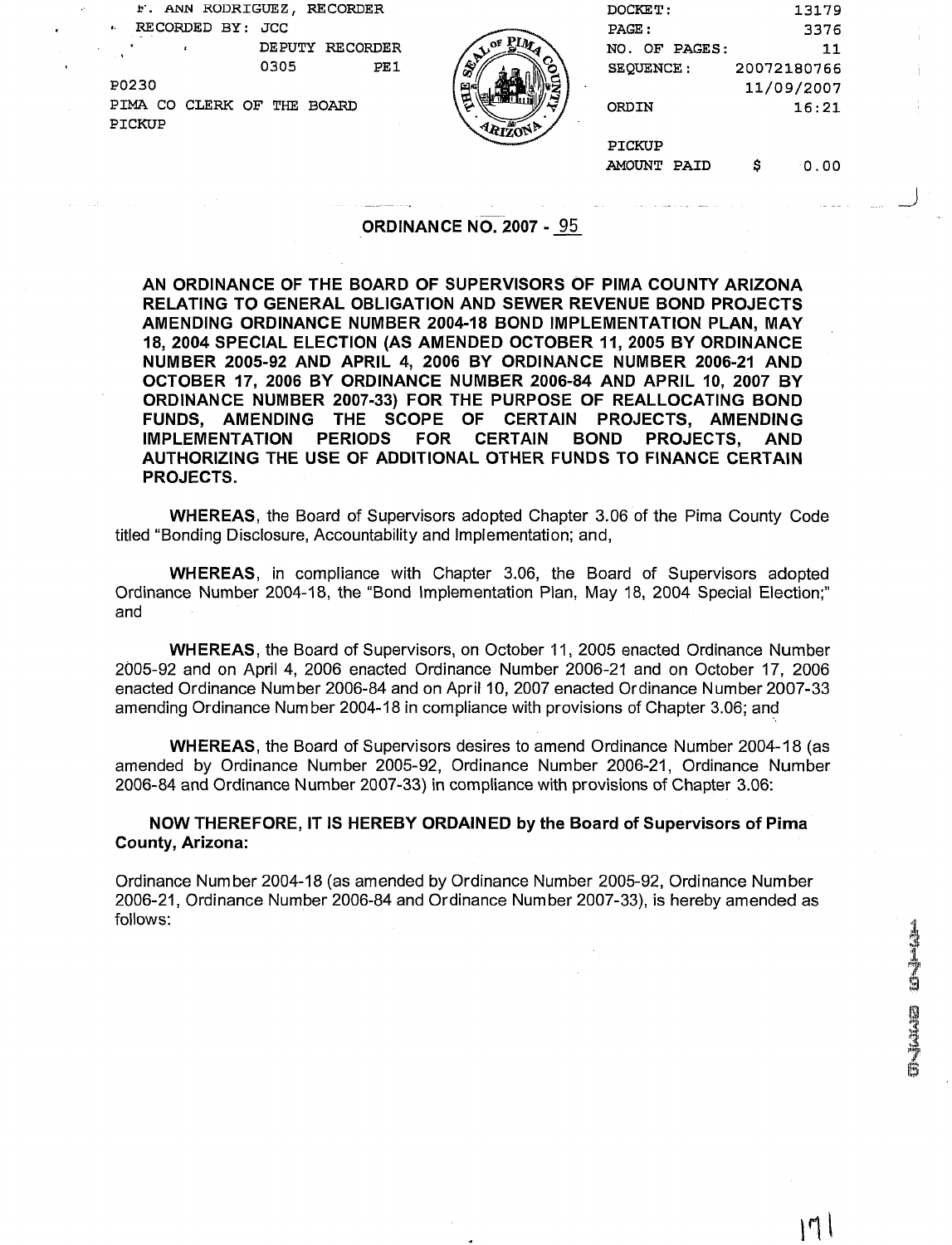# **Bond Implementation Plan May 18, 2004 Special Election**

## **Question No. 2** - **Public Health and Communitv Facilities**

## **2.6 Green Vallev Performina Arts Center Phase 2**

**Location:** 1250 West Continental Road, Green Valley, Arizona

**Scope:** Construct a multimedia performing arts facility for musical theater, dance, drama and other fine arts uses. The facility will be approximately 32,000 11,000 square feet in area and will include a 500-seat theater, stage house, a 150-seat multipurpose performance studio, visual **Bond Implementation Plan<br>
May 18, 2004 Special Election**<br> **Question No. 2 - Public Health and Community Facilities**<br>
2.6 Green Valley Performing Arts Center Phase 2<br>
Location: 1250 West Continental Road, Green Valley, Ari arts gallery, lobby, and concessions, dressing rooms, and other support spaces. The facility is to be designed with superior acoustics and appropriate spaces that meet the needs of an aging population.

Phase One, built with Pima County 1997 General Obligation Bonds and Pima Community College General Obligation Bonds has recently been completed. It includes a Pima College Community Learning Center and one rehearsal and performance studio for community use.

**Benefits:** This new facility will be the only performing arts building in southern Pima County to have a theater quality auditorium to enhance the quality of life for the residents of southern Pima County, including residents of Sahuarita Benefits: This new facility will be the only performing arts building in southern Pima County to have a theater quality auditorium to enhance the quality of life for the residents of southern Pima County, including residen

and Other being \$156,000.S \$4,000,000

**Bond Funding:** \$4,000,000

Other Funding: \$8,000,000 - private funding that is being raised. If private fund-raising is not successful, the County can amend the Bond Implementation Plan to revise the scope to fit the Bond and private funding available. None.

**Project Duration:** Planning at 20 to 22 months, Design at 13 to 15 months, and Construction at 21 to 24 months.

**lmplementation Period:** 2, **3,** 4, 5, 6

**Project Management:** Pima County Facilities Management

**Future Operating and Maintenance Costs:** To be determined during the course of design since the scope of the project is contingent on the level of private funding secured. Pima County and Pima College will execute an intergovernmental agreement establishing responsibilities for operation and maintenance of the joint Performing Arts Center and Adult Education Center. Funding for operations and maintenance of the Performing Arts Center could come in part from revenues generated by use of the facility.

 $17^2$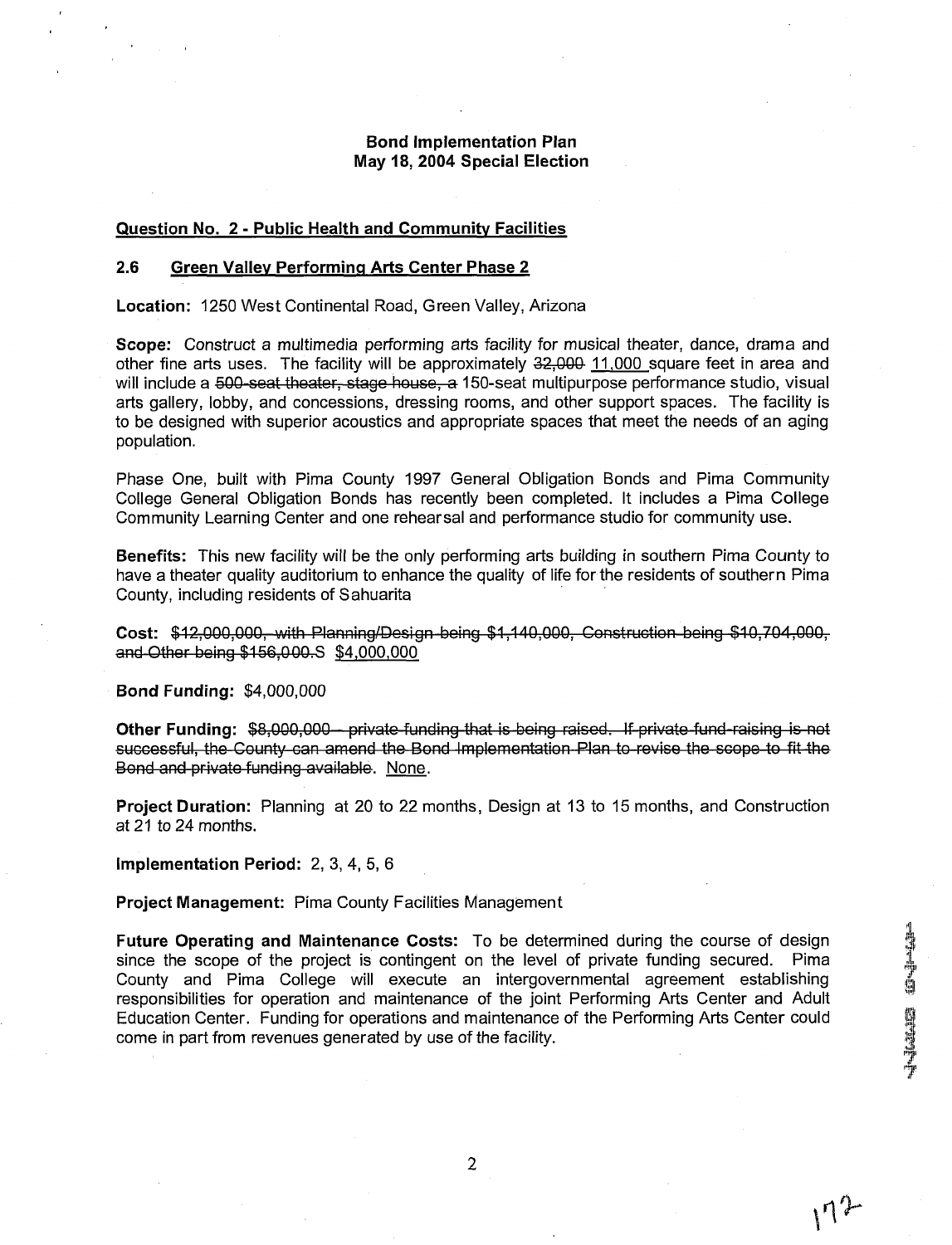# **2.8 Amado Food Bank Kitchen**

#### **Location:** 28720 South Nogales Highway, Sopori, Arizona

**Scope:** Construct an addition to the Amado Food Bank. This addition will be approximately 3,800 square feet in area and will provide a commercial kitchen, multipurpose rooms for dining, meetings, programs and other community uses as well as public restrooms. This project is the second phase of development planned for this facility. Phase One, consisting of the food bank distribution facility, was constructed in 2001. Design for Phase Two has been completed.

**Benefits:** This addition will allow the food bank to expand its services to include preparation and distribution of meals to its clients. This facility will also provide space for a variety of community programming. This project will benefit lower income residents of southern Pima County, in the Lakeside - Sopori - Amado area.

**Cost: \$300,000 \$581,000** 

**Bond Funding:** \$300,000

**Other Funding: \$480,000 \$281,000 (Community Food Bank)** 

**Project Duration:** Planning at **6** to 8 months, Design at 7 to 9 months, and Construction at 15 to 18 months.

**Implementation Period:** 2, 3,4

**Project Management:** Pima County Facilities Management

**Future Operating and Maintenance Costs:** Minimal for the County since the facility will be operated by a nonprofit food bank.

## **Question No. 4** - **Parks and Recreational Facilities**

#### **4.5** . **Helvetia Townsite Acquisition**

**Location:** Unincorporated Pima County, north side of the Santa Rita Mountains

**Scope:** Purchase of 23.4 acres on two parcels of private land containing the remains of the historic Helvetia Townsite, now a ghost town.

, **Benefits:** Helvetia, located in the copper rich Santa Rita Mountains, was a mining community formed during the 1880s and 1890s after several large copper mining claims were developed. Mining continued until 1911 when low copper prices lead to a shut down, although sporadic mining continued through both the First and Second World Wars. Mining was permanently halted in 1949. At its peak in the late 19th Century, the community contained approximately 300 people, and the town was comprised of an assortment of saloons and stores, a school, and a stage line. Today, all that remains of this once successful frontier era mining town are ruined adobe buildings and a cemetery marking where the town had been. This property is potentially developable and thus the Helvetia Townsite may be threatened in the future by development or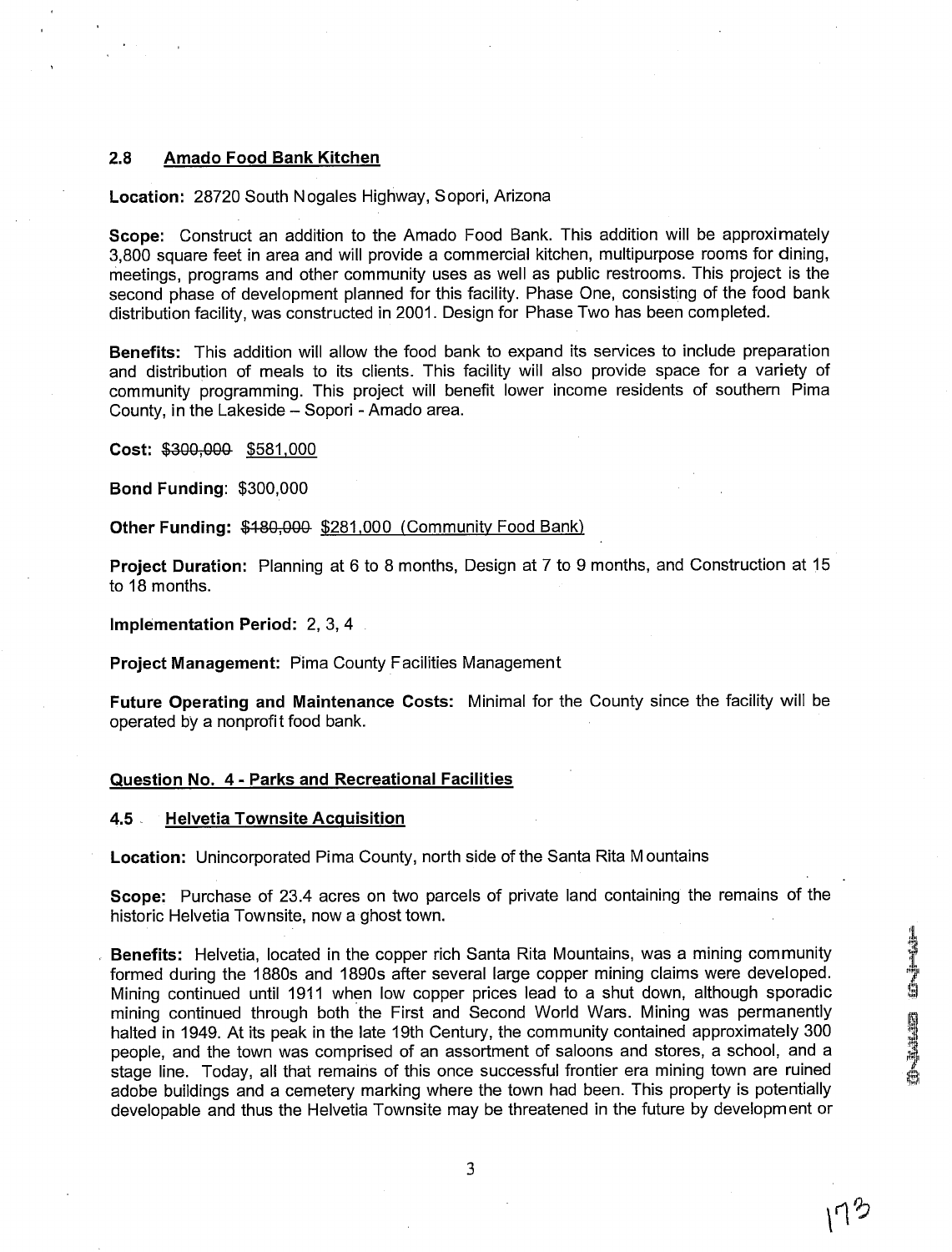lot splitting. Acquisition of this important cultural resource will ensure its protection and enable its use by all Pima County residents and visitors for recreational uses and future research, education, public interpretation, and heritage tourism. This proiect was retired and the Bond Funding reallocated to proiect 4.13 Tumamoc Hill Acquisition. lot splitting. Acquisition of this important cultural resource will ensure its protection and enable<br>its use by all Pima County residents and visitors for recreational uses and future research,<br>education, public interpreta

\$2,926

**Bond Funding: \$100,000 \$2,926** 

**Other Funding:** None identified at this time

**Project Duration:** Planning at 1 to 3 months and Land acquisition at 15 to 18 months.

**Implementation Period:** 1, 2, 3

**Project Management:** Pima County Cultural Resources and Historic Preservation Office/Pima County Natural Resources, Parks and Recreation

#### **Future Operating and Maintenance Costs:** None

#### **4.8 Marana Mound Communitv Site**

**Location:** The portion of the Marana Mound Community located largely west of the CAP Canal and east of Interstate 10.

**Scope:** Purchase of prehistoric archaeological sites, most notably the Marana Platform Mound site that is the major site within the Marana Mound community, all of which is threatened by development.

**Benefits:** This project will preserve and protect extremely significant Hohokam archaeological sites from impending development. The Marana Mound Community consists of several large Hohokam village sites dating from AD 1150 to1300, a late period of Hohokam occupation and land use, that covers more than 50 square miles. This community represents the height of population and organizational complexity in the area. Sites in the Marana Mound Community have a wide functional range: a platform mound ceremonial and residential center, walled adobe residential compounds, hillside terrace sites, and a variety of agricultural fields and features that include extensive rock pile fields used for agave production and a six mile long canal from Los Morteros. This acquisition is focused on the platform mound ceremonial center, which is located primarily on State Trust lands and partly on private lands in an area of rapid urban growth. The State lands are designated for commercial development. This project will benefit all residents of Pima County and visitors. Location: The portion of the Marana Mound Community located largely west of the CAP Canal<br>
and east of Interstate 10.<br>
Scope: Purchase of prehistoric archaeological sites, most notably the Marana Platform Mound<br>
Site that

Other-being \$26,000. \$700,000

**Bond Funding: \$2,000,000 \$700,000** 

**Other Funding:** None identified at this time

 $n4$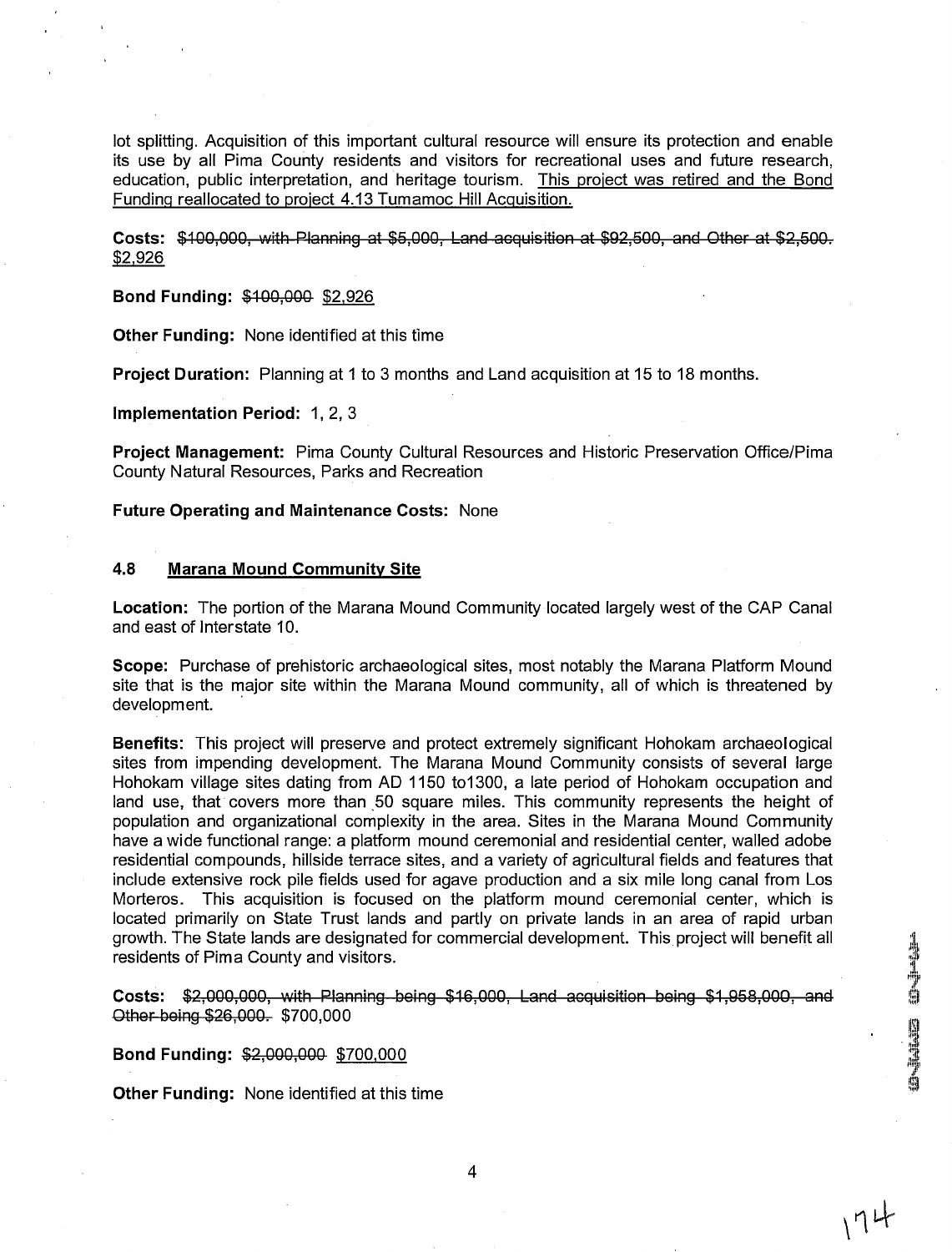**Project Duration:** Planning at 12 to 18 months and Land acquisition at 27 to 36 months.

# **lmplementation Period: 1,** 2, 3

**Project Management:** Pima County Cultural Resources and Historic Preservation Office and Pima County Natural Resources, Parks and Recreation through an intergovernmental agreement with the Town of Marana.

## **Future Operating and Maintenance Costs:** None

Location: North of Valencia Road on the west side of the Santa Cruz River, within the City of Tueson. West slope of Tumamoc Hill in the vicinity of "A" Mountain.

**Scope:** B<del>oundary demarcation, preservation planning, and interpretation at<br><del>Hohokam archaeological site.</del> Tumamoc Hill and the Desert Laboratory have</del> significant value as open space that is critically important to the citizens of Pima County. The 320 acres on the west slope of Tumamoc Hill has been an inteqral part of the 869-acre Tumamoc Hill Preserve, which has been in continuous use as an ecoloqical research facilitv since 1903. This site is currentlv owned bv the Arizona State Land Department and mav be endangered by future sale and inappropriate development. Acquisition of this parcel is planned.

Benefits: This project will preserve, protect, and interpret the Valencia site, a large Hohokam<br>village with a ballcourt, two plazas, hundreds of pithouses, and numerous human burials dating this 67-acre parcel under the Arizona Preserve Initiative, a process expected to conclude in the fall of 2004. The project will protect the Valencia site, and will provide heritage education<br>opportunities for the public. It is anticipated that the Valencia site will become a focal element of **Project Duration:** Flamining at 12 to 18 months and Land ecosistion at 27 to 38 months.<br>
Implementation Period: 1, 2, 3<br> **Project Management:** Pirms County Cultural Resources and Historic Preservation Office and<br>
Africa between Mission San Aqustin del Tueson and Mission San Xavier del Bae. the Santa Cruz River Paseo de las Iglesias environmental and cultural corridor restoration,<br>between Mission San Agustin del Tucson and Mission San Xavier del Bac. Preservation of this important landmark as undisturbed natural open space, to retain this site as a focal point in the communitv, and to preserve its natural and cultural values for future public benefit.

**Cost:**  $-$ \$100,000, with Planning/Design being \$21,000, Construction being \$74,500, and Other being \$4,500. \$1,337,074

#### **Bond Funding: \$400,000 \$1,337,074**

**Other Funding:** None identified at this time

**Project Duration:** Planning at 11 to 15 months, Design at 12 to 24 months, and Construction at 6 to 15 months.

**lmplementation Period:** 1, 2, 3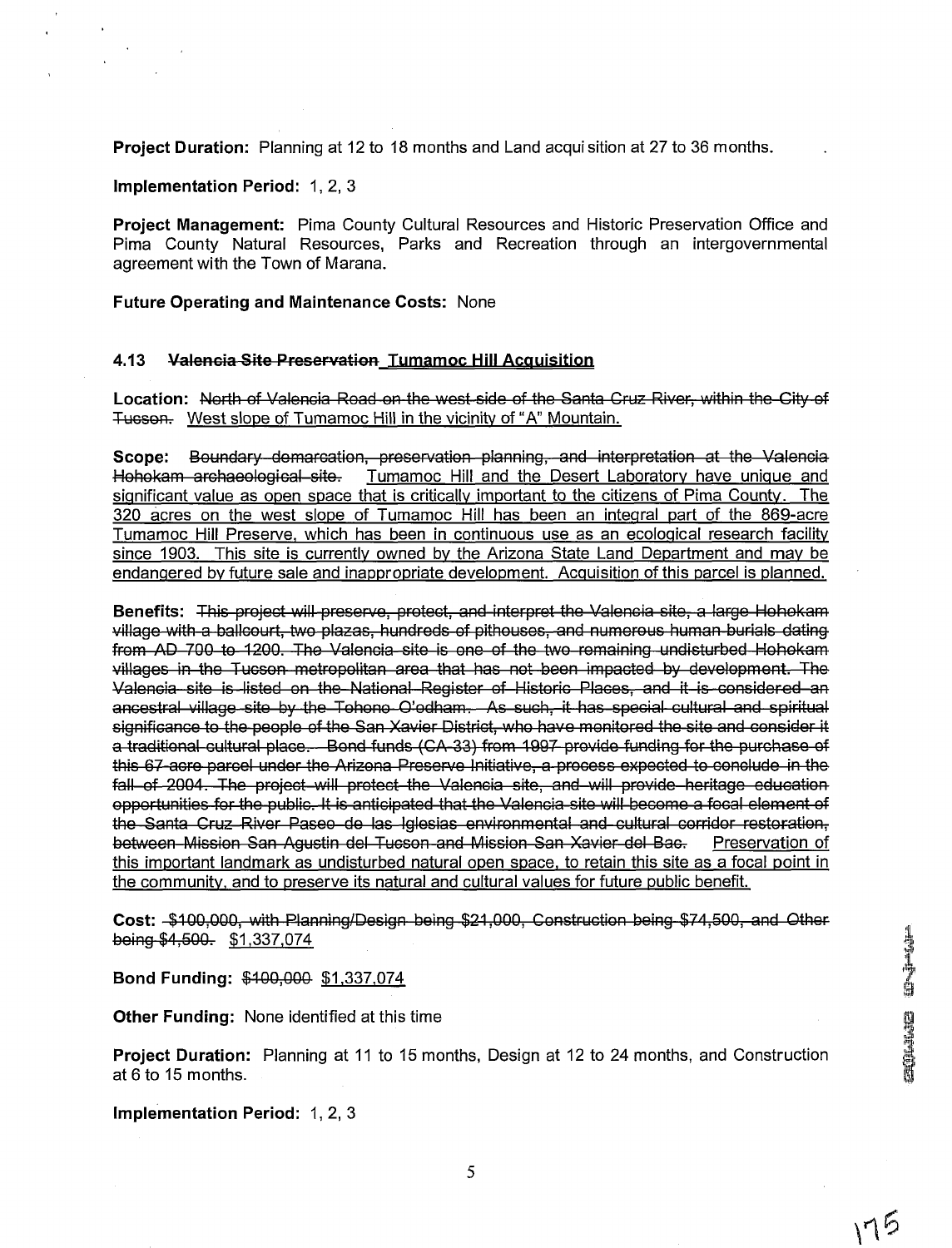**Project Management:** Pima County Cultural Resources and Historic Preservation Office/Facilities Management, and Natural Resources, Parks and Recreation<del>, and a possible</del><br>intergovernmental agreement with the Tohono O'odham San Xavier District.

**Future Operating and Maintenance Costs: \$41,400 per year University of Arizona** 

#### **4.20 Lighting of Existing and New Sports Fields**

**Location:** Various Pima County Parks owned by Pima County.

**Scope:** McDonald Park - Replace ball field light fixture on two fields: Littletown Park - replace light fixtures on one field and move two light poles. Bud Walker Park, Ajo - replace ballfield light fixtures on two fields. Flowing Wells West - install ballfield lights on two fields. McDonald District Park – install ballfield lights on fields #5 and 6.<br>Northwest/YMCA fields – install ballfield lights on fields #1-3 (baseball, softball, soccer fields and development of a dog park)<br>Lighting Boom Truck – purchase boom truck for maintenance of sports lights. Lawrence Park - install ball field lights, and par king security lights. Rillito Park - install lights on 6 competition soccer fields. Sportspark Lightinq Brandi Fenton Memorial Park Lighting

**Benefits:** This project entails the installation of new lights at parks that do not currently have them and the upgrading of light fixtures at existing facilities. The benefit will include environmental compliance with Pima County's Dark Skies Ordinance, and minimizing operating and maintenance costs. Lighting technology has advanced. New fixtures will result in significant cost savings to the County. The new light fixtures will provide better light coverage at lower operational costs.

The installation or improvement of these fixtures is in response to public demand for increased field use. The lighting of sports fields results in the agency being able to increase field use by a factor of two to three times, while taking advantage of the existing playfields. This increases use while minimizing new development and operational costs. Solar lighting will be used when feasible. **Example 18 and 18 and 18 and 18 and 18 and 18 and 18 and 18 and 18 and 18 and 18 and 18 and 18 and 18 and 18 and 18 and 18 and 18 and 18 and 18 and 18 and 18 and 18 and 18 and 18 and 18 and 18 and 18 and 18 and 18 and 18** 

**Cost:** \$3,928,643 **\$3,000,000** , with Administration being \$75,000. Planning being \$179,000, Design being \$358,800, Construction being \$2,370,200, and Capital Equipment **being \$17,000.** 

**Bond Funding: \$3,600,000 \$3,000,000** 

**Other Funding:** \$328,643 (from available 1997 authorization from Parks projects) None identified at this time, however, efforts to obtain State and Federal grants will be explored.

**Project Duration:** Planning/Design at 11 to 15 months and Construction at 15 to 24 months.

**Implementation Period: 2,** 3, 4, 5

rt b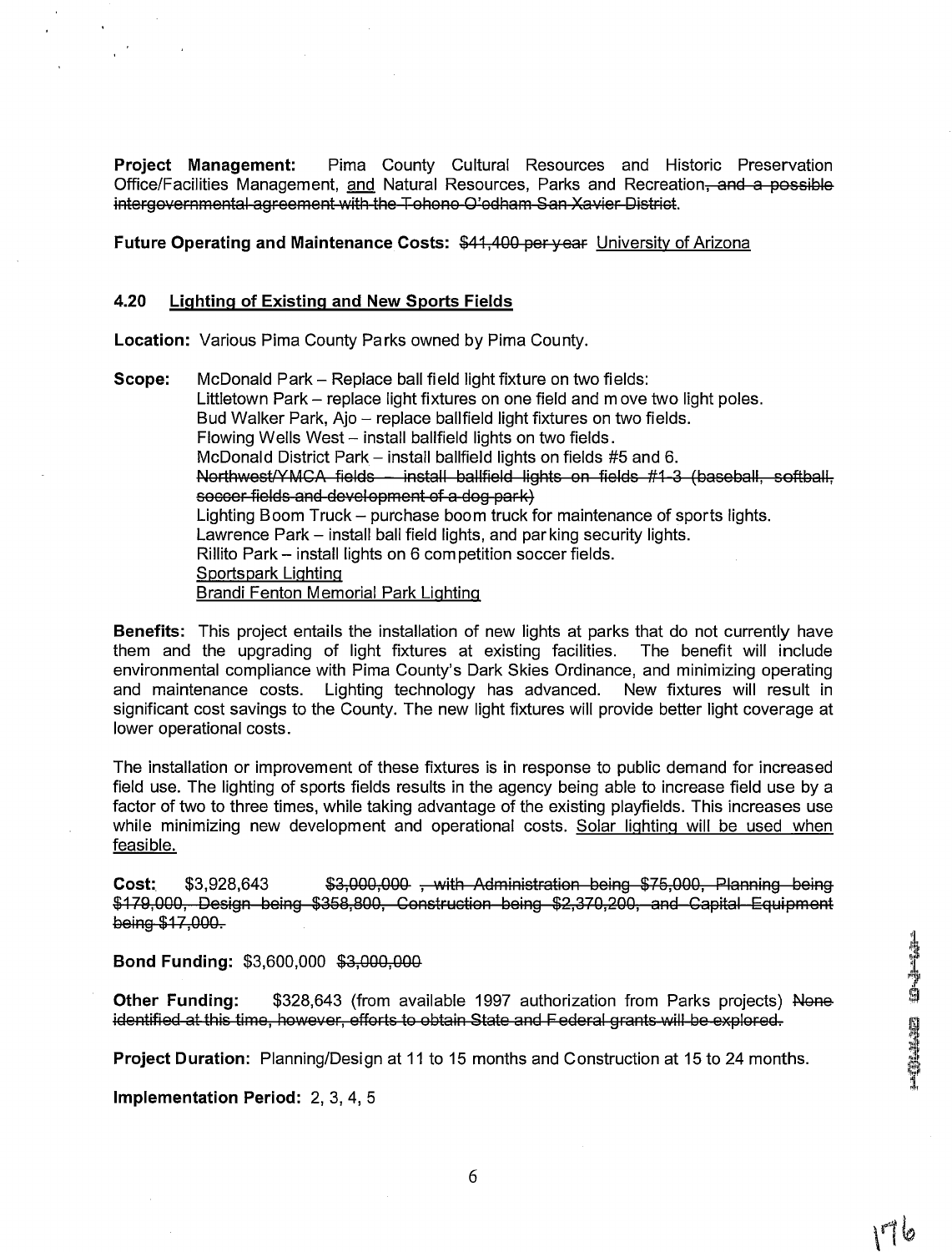**Project Management:** Pima County Natural Resources, Parks and Recreation

**Future Operating and Maintenance Costs:** \$97,946 per year when fully developed. Funding impacts were derived using data gathered from current, high efficiency lighting systems at existing County ballfields that have recently been upgraded or new facilities that have benefitted from the latest lighting technology.

# **4.23 Dan Felix Memorial Park**

**Location:** This existing park, formerly known as Pegler Wash, is located at 5790 North Camino de la Tierra. The park is located on approximately 39 acres owned by Pima County.

**Scope:** The improvement of this park may include the development of one soccer field, lighting for three soccer fields, security lighting, playground, free-play turf area, restroom, walking/jogging path, ramadas, picnic facilities, parking, two basketball courts, landscaping, connections to the Rillito River Park and water fountains. The park's concept plan has been approved by the Pima County Parks and Recreation Commission.

**Benefits:** This proposed park development project is located along the Rillito River Park. As such, it will serve as both a "stand alone" park, and provide trailhead access to the Rillito River Park and its respective regional trail. The rate of community development in this section of our community is greater than the number and quality of recreational facilities that are available. This facility will help to meet the growing recreational needs of existing and new neighborhoods in the area. **Project Managemant:** Pima County Natural Resources, Parks and Recreation<br>
Future Operating and Maintenance Costs: 397,940 per year when fully developed. I funding<br>
mignicity wore derived using data gelmeed from current hi

 $\frac{1}{2}$ <br>20, Construction being \$1,077,350, Capital Equipment being \$12,000, and Pul<br>20, 200

**Bond Funding: \$750,000 \$1,350,000** 

**Other Funding:** None identified at this time, however, efforts to obtain State and Federal grants will be explored.

**Project Duration:** Planning/Design at 12 to 24 months and Construction at 12 to 24 months.

**Implementation Period:** 2, **3,** 4

**Project Management:** Pima County Natural Resources, Parks and Recreation

**Future Operating and Maintenance Costs:** \$28,552 per year when completed.

# **4.44 Marana Continental Ranch New Library**

**Location:** Town of Marana, on property owned by the Town of Marana, in the Continental Ranch area, at Silverbell and Cortaro Farms Road

**Scope:** Design and construct a new 45,000 20,000 square foot library to serve the Town of MaranalContinental Ranch area. The library will be constructed to house an eventual 100,000

 $\Lambda$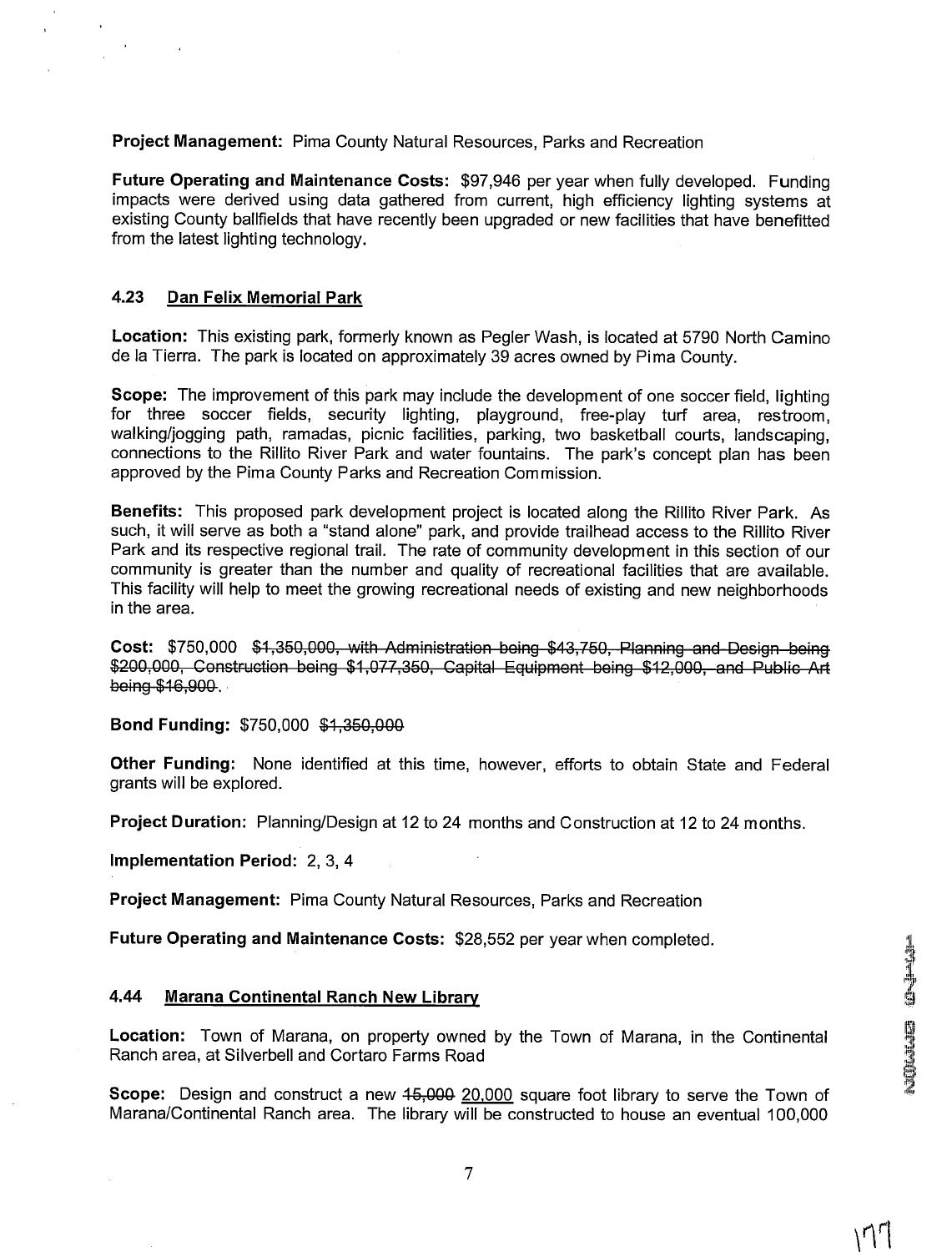volume book collection, state-of-the art technology, computer lab, large meeting room and small study rooms, and a parking lot.

**Benefits:** The current Marana Library is too small to serve the growing population in the Continental Ranch area and the nearest library, the Nanini Library, is several miles distant from the population center in Marana. Opening of this new library will relieve pressure on the Nanini Library **Costains and Strates:** The state-of-the art technology, computer lab, large meeting room and small<br>study rooms, and a parking lot.<br>**Benefits:** The current Marana Library is too small to serve the growing population in the

Other being \$45,000, \$6,395,000

**Bond Funding:** \$4,500,000

**Other Funding: None identified at this time \$1,895,000 (\$1,622,500 Library District, \$272,500** Town of Marana)

**Project Duration:** Planning at 8 to 12 months, Design at 15 to 24 months, and Construction at 15 to 30 months.

**Implementation Period:** 1, 2, 3

**Project Management:** Pima County Facilities Management Department

**Future Operating and Maintenance Costs:** County Library District and the Town of Marana, with the possible participation of the Tucson-Pima Public Library.

#### **Question No. 6** - **Sewer System Revenue Bonds**

## **6.2 Miscellaneous Conveyance Rehabilitation Proiects**

**Location:** Projects are located throughout the Tucson Metropolitan Area

**Scope:** The current conveyance condition assessment projects - both the Closed Circuit TV (CCTV) and the Sanitary Sewer Inspection and Identification Program (SSIIP) - are identifying areas within the regional sewage conveyance system in need of repair, rehabilitation or replacement. It is estimated that re-lining will cost between \$200 and \$300 per linear foot to rehabilitate the larger sewers. These projects will be completed based on order of need identified by the CCTV and SSllP evaluation projects. This funding will allow for the relining/replacement of approximately 5 to 6 miles of gravity conveyance lines and rehabilitation of miscellaneous associated siphon inlet and outlet chambers and manholesljunction chambers. The interceptors being examined include:

- 1. Santa Cruz Central; from 18th Street to Prince Road.
- **2.** Santa Cruz East; from University Boulevard to Fort Lowell
- 3. Old Nogales Highway; from Hughes Access Road to Ajo Way
- 4. North Rillito; from Wentworth Road to Ina Road
- 5. Continental Ranch Pumping System; from Lambert Lane Alignment to Ina Road
- 6. Southeast Interceptor; from Rita Ranch to Franklin Street

178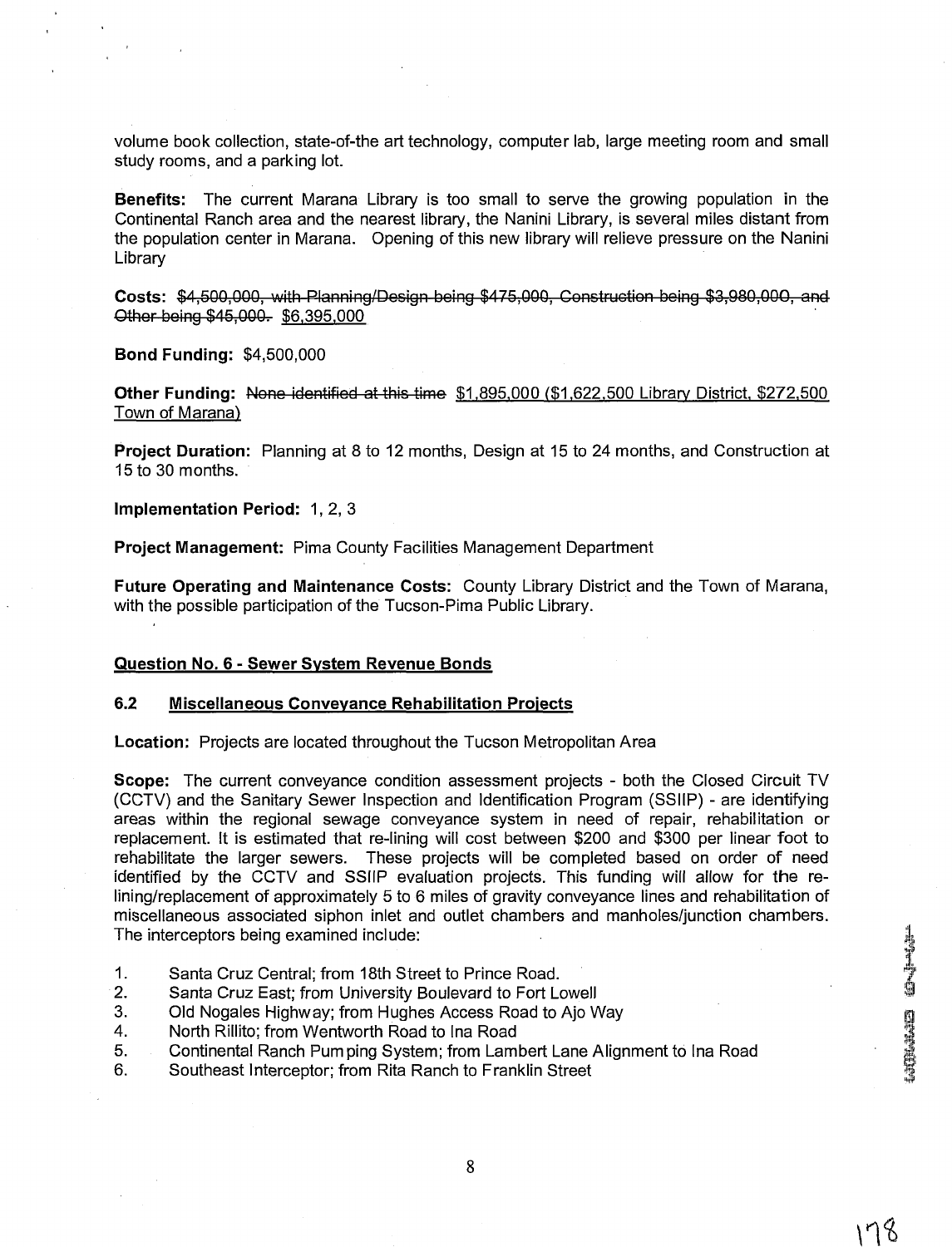7. Numerous Conveyance System siphon facilities including Alameda, Julian Wash, Tucson Boulevard at Rillito, Northwest Outfall, Golf Links, Sabino Creek, and Craycroft Road at Rillito

# 8. Carrillo Neighborhood Rehabilitation

The design will be done primarily by Wastewater Management engineering staff. The design, installation and/or required reconstruction work on conveyance system facilities will be achieved through several individual projects throughout the next 4 to 5 years.

**Benefits:** Recent experience indicates that unlined concrete sewer pipe, initially designed to last 50 years, may last only 35 to 40 years when high levels of hydrogen sulfide and corrosion are present. The Department is currently inspecting all unlined concrete pipe, as well as other older reaches of the system, in order to identify those sections of the system that have experienced deterioration and merit rehabilitation.

Planned rehabilitation of the interceptors will reduce the possibility of potential failures, and their associated liabilities, including environmental concerns and potential large regulatory fines. Emergency repairs cost 10 times more than planned repairs/rehabilitation.

Emergency and/or unscheduled maintenance costs average \$ 4,40O/mile. After rehabilitation, preventive maintenance costs are \$2,000 per mile.

**Cost:** \$1 5,000,000, with Administration being \$300,000, Design being \$1,000,000, and Construction being \$13,700,000.

**Bond Funding:** \$15,000,000

**Other Funding:** None identified at this time

**Project Duration:** 8 years - The overall project includes identification and prioritization of reaches of interceptors requiring rehabilitation, specification of rehabilitation work, and construction. A typical interceptor rehabilitation schedule is: Design at 12 to 18 months and Construction at 12 to 24 months.

**Implementation Period:** 1, 2, 3, 4, 5, 6

**Project Management:** Pima County Wastewater Management Department

**Future Operating and Maintenance Costs:** In the first year after construction, the line is structurally under warranty. Operating and maintenance costs thereafter are approximately \$2,000 per mile. The costs are paid from Wastewater Management's budget, which is funded by user fees.

## **6.7 Ina Road WPCF-Denitrification**

Location: Ina Road at Interstate-10/Roger Road on Sweetwater Drive

**Scope:** The project will utilize the results of the current permit required pilot plant testing as a basis for planning, design and construction to denitrify the effluent from the existing 25 mgd high

\19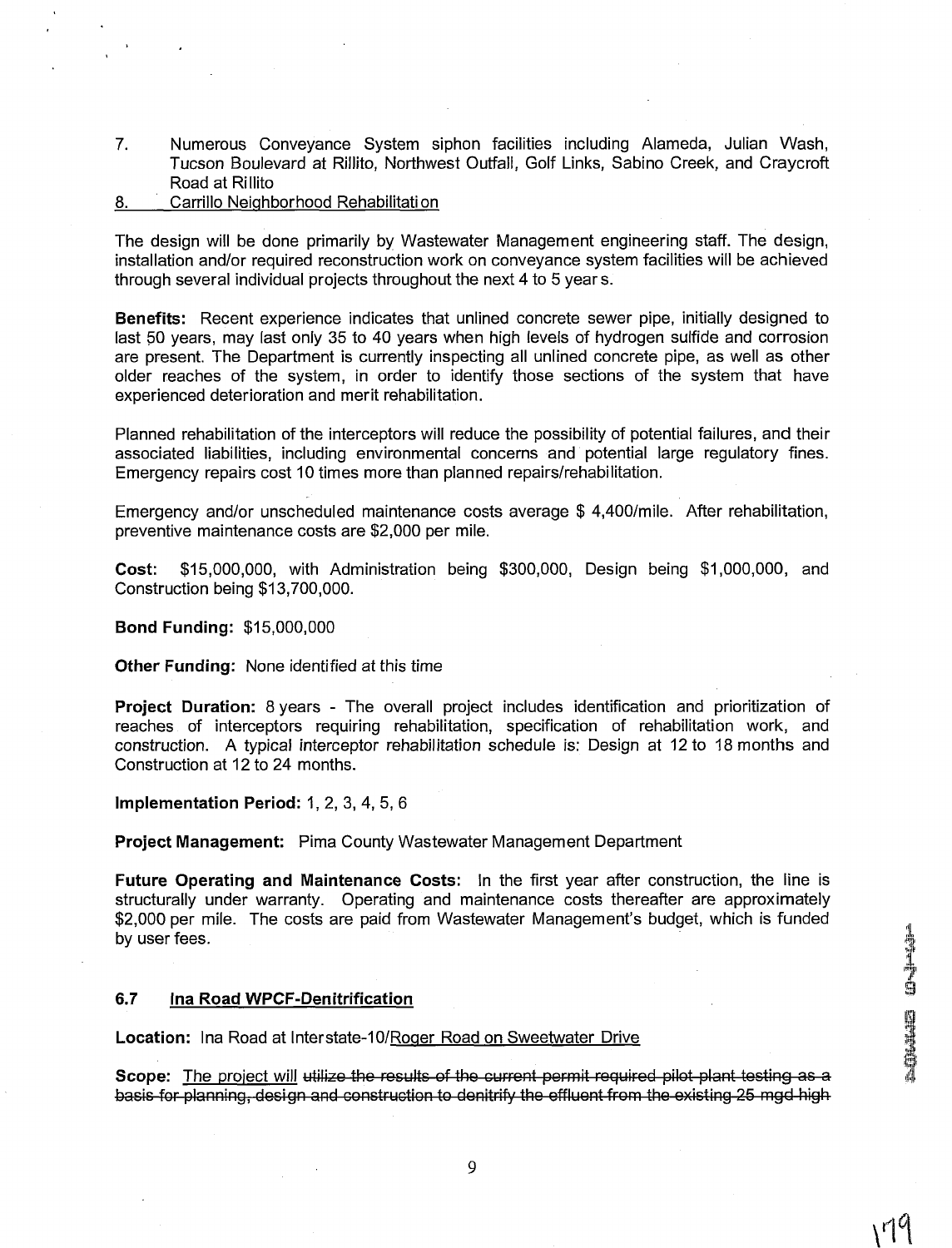purity oxygen wastewater treatment process at the Ina Road WPCF. provide the planning and initial design for the implementation of the Reqional Optimization Master Plan (ROMP).

**purify exygen-westewater fractment precess-et the ina-Read-WPCF-** provide the planning and<br>pintial design for the implementation of the Regional Optimization Master Plan (ROMP).<br>**Benefits:** Nitrification/Dentification is

The ROMP objectives are: 1) developing the optimal treatment process and and plan to comply with regulatory requirements to reduce nitrogen concentrations in effluent discharged from the wastewater treatment facilities; 2) master plan for foreseeable requiatory requirements; 3) determining the long-term capacity needs of the County metropolitan treatment facilities, conveyance system and outlvinq qrowth areas; 4) developinq a long-term plan for treatment, handling and reuse of system bio-solids and bio-gas that is produced by the treatment process; 5) developinq a detailed implementation schedule to meet requlatorv implementation deadlines and the optimization master plan; 6) and developinq a financial plan to support the svstems regulatory and other needs for the next 15 years.

**Cost:** \$17,000,000, with Administration being \$340,000, Planning being \$50,000, and Design being \$1,950,000, and Construction being \$14,660,000.

**Bond Funding: \$17,000,000** 

**Other Funding:** None identified at this time

**Project Duration:** Planning at 3 to 6 months, Design at 18 to 30 months, and Construction at 34 to 48 months.

**Implementation Period:** 3; 4, 5, 6

**Project Management:** Pima County Wastewater Management Department

Future Operating and Maintenance Costs: The power and chemical costs required for this additional level of tertiary treatment will be approximately \$1.8 million per year when the improvements are completed. The future operating and maintenance costs are paid from Wastewater Management's budget, which is funded by user fees.

1 SC